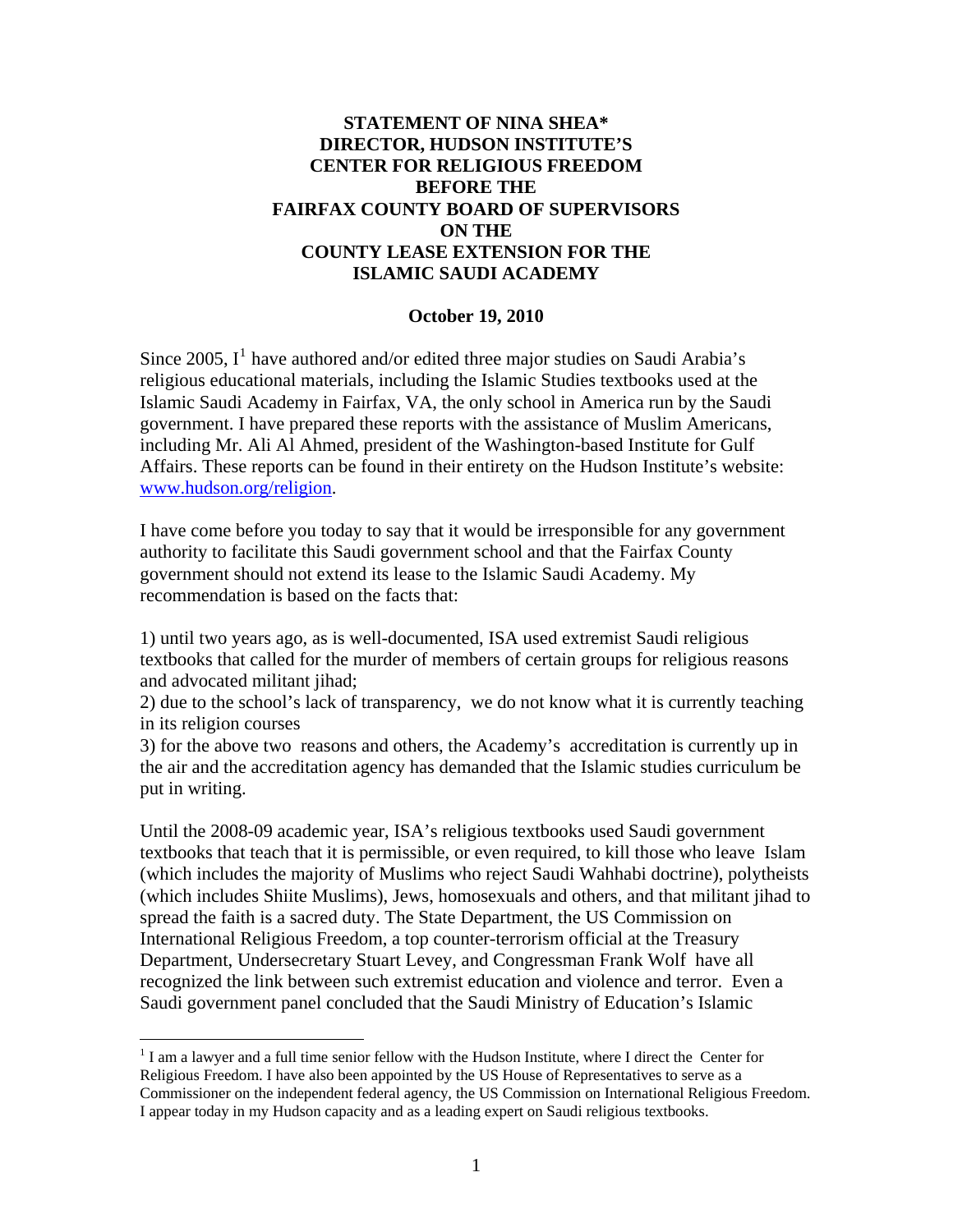curriculum promotes violence. In fact, one of the academy's valedictorians, American born Ahmed Abu Ali, was convicted of giving material support to al Qaeda and conspiring to assassinate Pres. George W. Bush and in 2009 was sentenced to life imprisonment.

For the school year beginning in fall 2008, after my reports and those of the Gulf Institute, USCIRF, the *Washington Post*, *Slate* magazine and others demonstrated the extremist content of its Islamic Studies textbooks, ISA began using Saudi textbooks in its Islamic studies curriculum that were heavily redacted, as well as other material that is not publicly known. (Regarding the textbooks used within Saudi Arabia itself, the State Department itself, in its 2010 annual report on human rights, concluded, with diplomatic understatement, that Saudi Ministry of Education textbooks continued to contain "some overtly intolerant statements" against various religious groups, that they "provided justification for violence against non-Muslims," and that reforms remained "incomplete.")

We wish we could celebrate the deletions in the texts at ISA that we helped catalyze, but we are not persuaded that the problem is solved. The books have simply removed the previous lessons, but they have put no other written content in their place. The texts do not offer an alternative, they are simply silent, they contain no significant discussion of jihad and make few references to the religious "other." The silence is deafening. It raises the question — a question ISA has yet to satisfactorily answer — of what supplemental material the academy is using.

Jihad is a central tenet of Islam and is raised multiple times in the Koran. Saudi textbooks describe jihad as "the summit of Islam" and "one of the most magnificent acts of obedience to God," and endorse its militant form for both defensive and aggressive purposes.

ISA's new texts, however, make no mention of militant jihad, not even as a defensive measure. And they make only a single passing reference to the alternative view of jihad. (Buried toward the end of a twelfth-grade text is a two-line reference to the "greater jihad" — the obligation "to do jihad against Satan, selfish desire and capriciousness.") At a time when many Muslim radicals proclaim the merits of militant jihad, students will not be oriented toward the peaceful interpretation by ignoring the issue. .

ISA's new texts continue to reject critical thinking. "The human mind is incapable of rendering appropriate judgments as a result of its inability to grasp truths, goals, and purposes," states one book.

This dogmatic approach makes it more than unusual that ISA's books omit all instruction on relating to non-Muslims. While the new texts raise the Koranic injunction against religious coercion, they are silent on how Muslims should treat Jews, "apostates," "polytheists," "adulterers," and "homosexuals" — all of whom ISA's old texts taught it was permissible to kill. Nor do the books indicate how one should view Shiites, non-Wahhabi Sunnis, Baha'is, and Ahmadiya, all of whom ISA's former curriculum cast as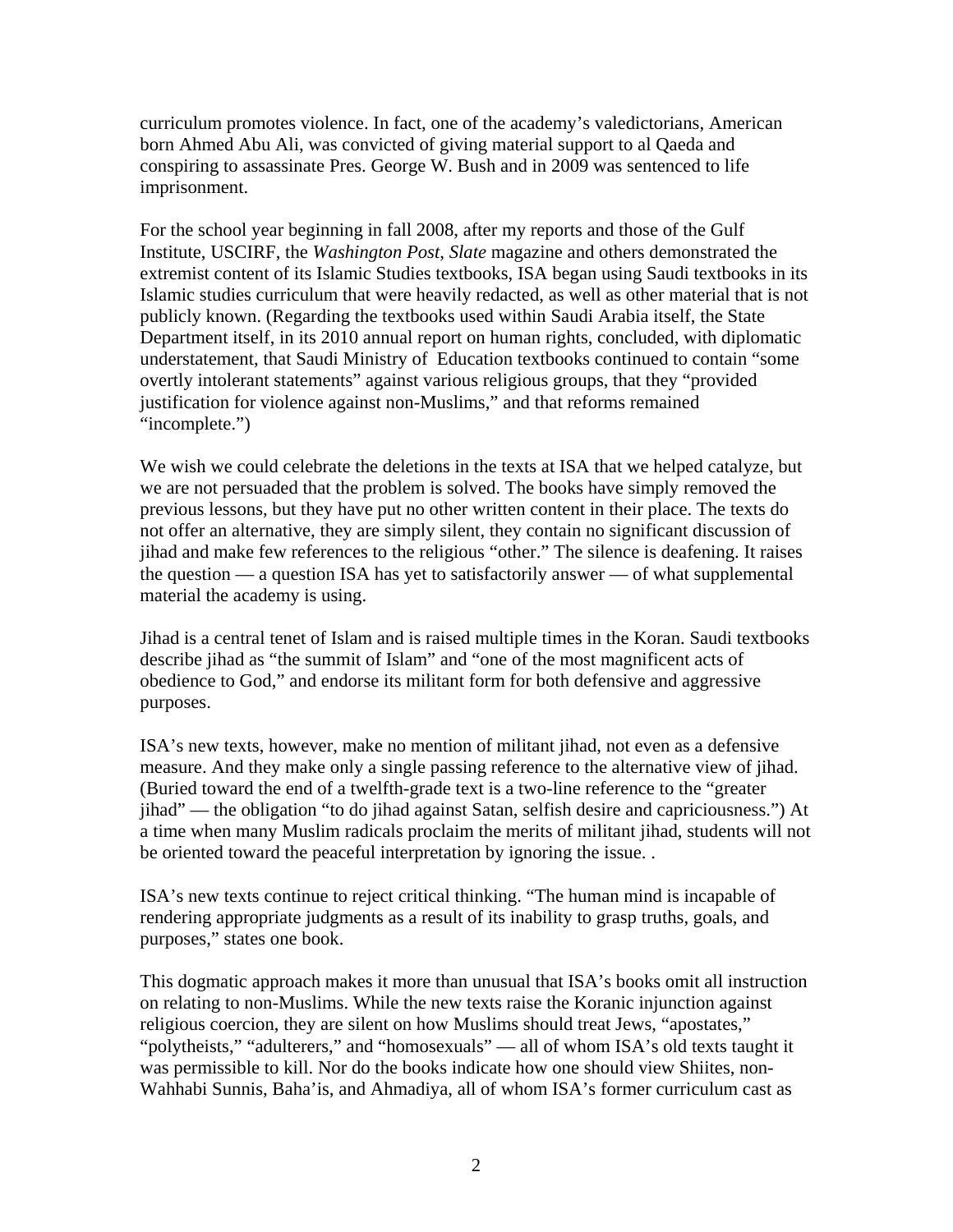enemies within; or Jews and Christians, who, it had taught, were to be hated; or Americans, who, it stated, were continuing the Crusades by promoting women's rights and sponsoring universities in Beirut and Cairo.

The question is not *whether* ISA supplements these new textbooks with other material, but *what* these other materials contain. There is evidence that the school, over the past school year, did in fact continue to use some extremist supplemental resources.

Even the new texts themselves reference several extreme Islamic authorities. For example, the new twelfth-grade book directs students to Ibn Taymiyyah for resolving moral questions. A 14th-century author, Ibn Taymiyyah extolled the militant jihad we call "terror." His fatwas were found in a recent study by West Point's Combating Terrorism Center to be "by far the most popular texts for modern Jihadis." Renowned religion scholar Philip Jenkins wrote that Osama bin Laden cites Ibn Taymiyyah as a "special hero."

In addition, it's important to note that on matters besides jihad, the books still largely reflect Wahhabi orthodoxy. For example, ISA's new texts endorse marriages between adults and pre-pubescent children, teach that women should not be judges or exercise "greater governorship," and starkly divide the world into believers and unbelievers.

My concern is that we do not know exactly what ISA is now teaching in its Islamic Studies Curriculum because ISA is not transparent about this. Since they are now silent on the central Islamic tenets jihad, which has a non-militant meaning as well as a militant one, the ISA texts are incomplete.

Moreover, ISA's accrediting agency, whose past accreditation of the academy from almost five years ago is prominently advertised on the ISA website, currently finds **the ISA "in violation" of five of its seven standards and did not make an accreditation status recommendation in its assessment earlier this year.** 

AdvancED, the parent company of ISA's accrediting agency, the Southern Association of Colleges and Schools Council on Accreditation and School Improvement, sent a Special Review team to the school last December. (AdvancED provides accreditation, research and professional services to 27,000 institutions.) On this occasion, unlike its prior visit, the review team included two fluent Arabic speakers, and one who has previously taught Islamic theology at the university level. This was critical since the religious textbooks in question are written in Arabic.

In its letter of February 9, 2010, AdvancED's general counsel wrote:

**"Upon review of material provided by the Islamic Saudi Academy and other agencies, SACS CASI, and its parent organization, AdvancEd, identified the following areas of concern about the school: course material, course curriculum in compliance with standards and non-discrimination policies, teacher qualifications, governance issues, and community and stakeholder involvement. Specifically, the**